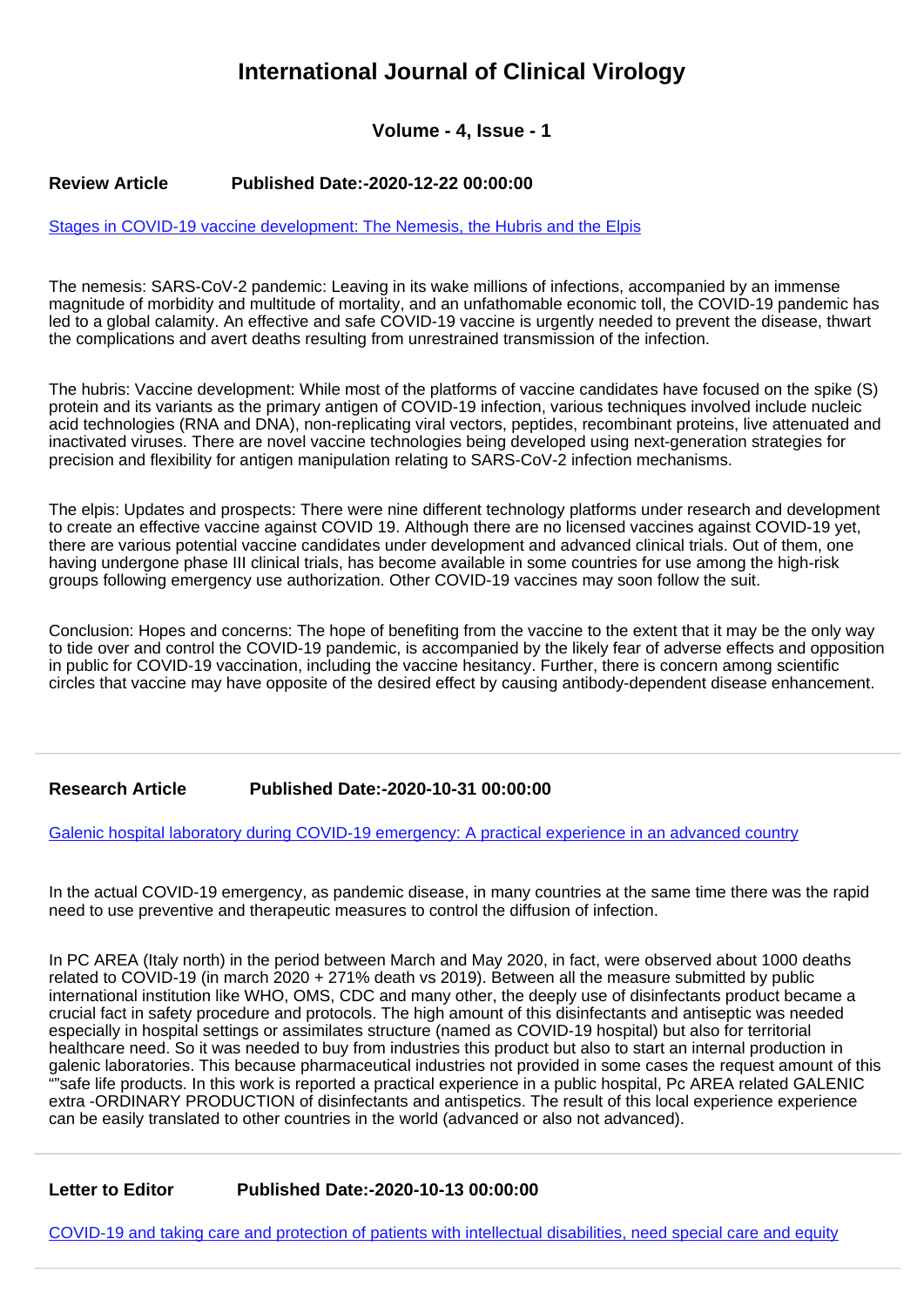Since December 2019, entire world is facing problem of corona-virus pandemics and its impact on the people and their social life has been phenomenal. Each part of the world is 'almost' hit by COVID-19 infection. Most of the COVID-19 victims were aged people followed by consequence of high death ratios as shown in data [1]. Not only aged people but people with some secondary diseases or disorder were of major concern. A special case comes across which are patients with intellectual disabilities (ID) are the most vulnerable group. They also have extra multiple disorders including respiratory diseases, diabetes, obesity, These individuals face more complications and stand at high risk of because, such people are usually mentally lethargic and have almost no literacy in to follow proper health care and access health facilities

## **Review Article Published Date:-2020-10-12 00:00:00**

[COVID-19 pandemic, recurrent outbreaks and prospects for assimilation of hCoV-19 into the human genome](https://www.clinvirologyjournal.com/articles/ijcv-aid1025.pdf)

The outbreaks and resurgence: The disease which reportedly began in the Chinese city Wuhan in November-December 2019, soon spread to various parts of the world, and was named and declared a pandemic disease by WHO. While the European countries were recovering from the epidemic, the disease took hold in the USA, the South American countries, Arabian countries, and South Asian countries, predominantly affecting Brazil, Peru, Iran, and India. Presently, many European countries are witnessing a resurgence and recurrent outbreaks of COVID-19.

Spread and evolving new insights: Whereas there is workplace-related infection rise as people are returning to their offices, in other places the outbreaks are related to the people crowding and meeting care-freely and trying to resort back to their earlier way of life. The reopening of the educational facilities across the continents may make matters worse.

Impact on health and healthcare: Most cases of COVID-19 infections go unnoticed and are followed by self-recovery. But what may appear good from the clinical perspective, appears to complicate epidemiological efforts to contain the outbreak. With the evolving information about the disease, there seem to be certain possible outcomes such as control and containment, or the persistence of the disease as global endemic accompanied with outbreaks and resurgent episodes.

Gnetic factors linked to disease severity: With the COVID-19 pandemic, not all infected patients develop a severe respiratory illness. Further, there is a large variation in disease severity, which may be due to the genetic factors underlying the variable response to the virus. It is becoming clear that apart from the advanced age and pre-existing conditions, certain genetic constituent factors render some patients more vulnerable to the more severe forms of the diseases.

Integration of virus into human genome: A significant part of the human genome is derived from viruses especially the RNA viruses. In fact, about 8 percent of the human genome is made up of endogenous retroviruses (ERVs), which are viral gene sequences that have become a permanent part of the human lineage after they infected our ancient ancestors. With this background, a novel concept emerging that if COVID-19 persists for several generations, its genetic material is projected to be integrated or assimilated into human genome. The involved mechanisms are conceptualized through the transposons or transposable elements of the SARS-CoV-2.

## **Letter to Editor Published Date:-2020-09-03 00:00:00**

[The expected second wave of COVID-19](https://www.clinvirologyjournal.com/articles/ijcv-aid1024.pdf)

The pandemic of Coronavirus Disease (COVID-19) caused by Severe Acute Respiratory Syndrome Coronavirus-2 (SARS-CoV-2) continues to rise around the globe. As per 15th July 2020, the World Health Organization (WHO) reported 13,119,239 confirmed COVID-19 cases along with 573,752 confirmed deaths globally.

**Research Article Published Date:-2020-08-26 00:00:00**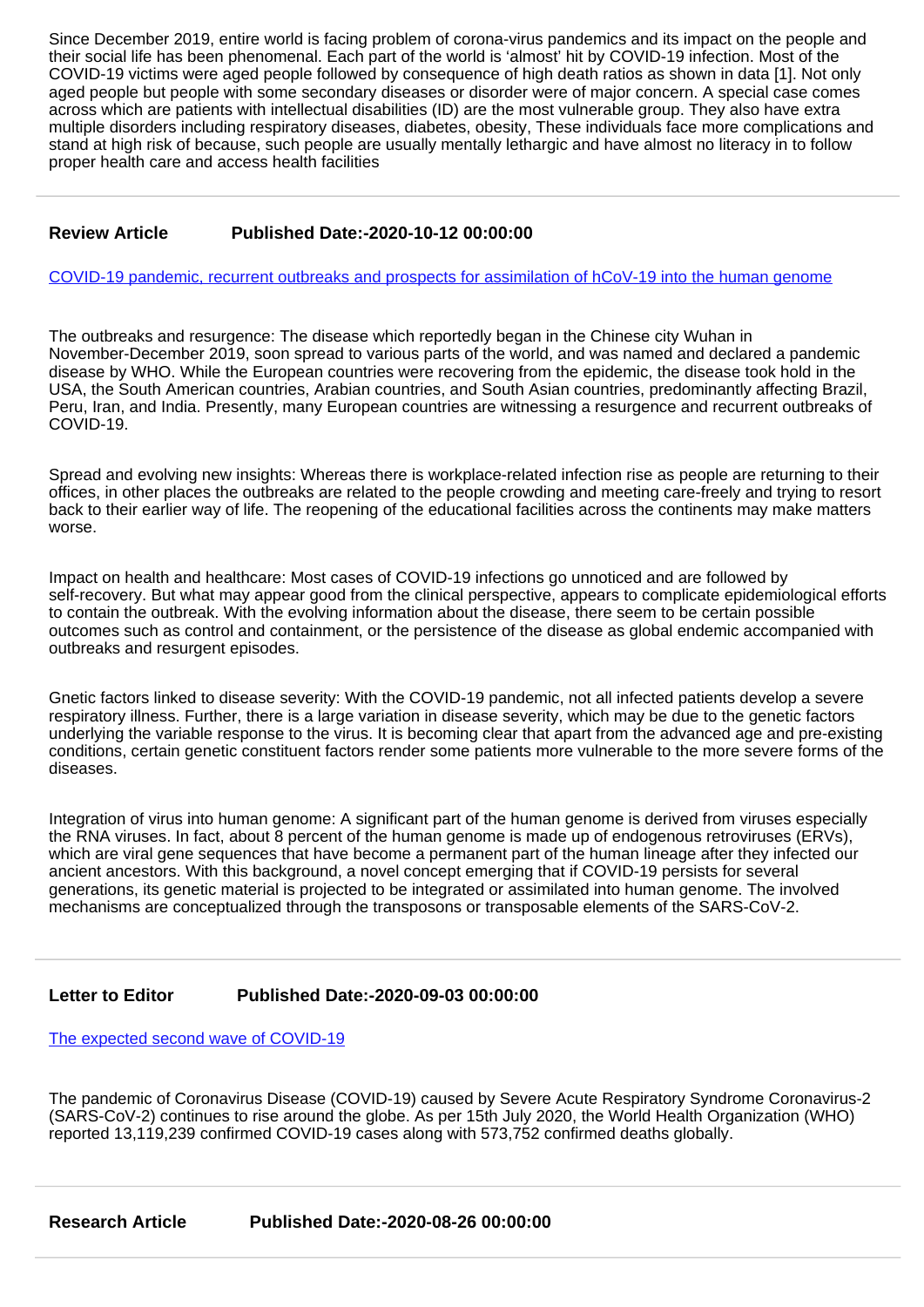[Lipid profile of antiretroviral therapy-naive HIV-infected patients attending infectious diseases service of University](https://www.clinvirologyjournal.com/articles/ijcv-aid1023.pdf) [Teaching Hospital of Kinshasa, Democratic Republic of the Congo \(DRC\)](https://www.clinvirologyjournal.com/articles/ijcv-aid1023.pdf)

Introduction: HIV infection leads to metabolic disorders. The objective of this work was to study the lipid profile of HIV + patients followed at the University Teaching Hospital of Kinshasa (UTHK).

Methods: This study analyzes the lipid profile of HIV + patients, aged at least 18 years, followed at the UTHK from January 1, 2008 to December 31, 2014. The medians of different types of lipids, the frequency of lipid disorders, the general clinical characteristics of patients and factors associated with dyslipidaemia were studied. Haemoglobin (Hb), White Blood Cells (WBC), Leukocyte Formula (LF), Blood Sugar, Urea, Creatinine, Transaminases, Uric Acid, CD4s+ count were analyzed.

Results: The lipid balance was performed in 38.8% of patients; 38.1% of them had dyslipidaemia. Total hypercholesterolaemia (28.6%), elevated LDL-C (19%), hypertriglyceridemia (23.8%) and HDL hypocholesterolaemia (42.9%) were observed. The medians of TG (128 mg / dL), HDL-C (51 mg/dL) and LDL-C (78 mg/dL) were high. Risk factors associated with dyslipidaemia were represented by WHO stage 4, tuberculosis (TB) and hyperglycaemia. The highest levels of LDL-C and TG and the lowest HDL-C were seen when CD4s+ were below 200 elements/µL.

Conclusion: The HIV/AIDS dyslipidaemia characterized in this study by HDL-C hypocholesterolaemia, hypertriglyceridemia and total and LDL hypercholesterolemia can be considered as an indicator of the progression of HIV infection.

## **Research Article Published Date:-2020-07-24 00:00:00**

#### [Serological and virological profile of patients with chronic hepatitis B infection in Eritrea](https://www.clinvirologyjournal.com/articles/ijcv-aid1022.pdf)

Background: Hepatitis B virus infection is a major cause of liver associated morbidity and mortality with diverse spectrum of disease. It is estimated about 15% to 40% of patients with hepatitis B virus infection progress to chronic hepatitis and about 15% to 25% die from disease complications. The main aim of this study was to evaluate the serological and virological markers of patients with chronic hepatitis B virus infection to determine the natural history of chronic hepatitis B infection in the Eritrean setting.

Methods: A laboratory-based cross-sectional study was conducted on 305 patients with HBsAg positive who presented to Orotta National Referral Hospital, Halibet Hospital, Sembel Hospital and National Health Laboratory in Asmara, Eritrea from January 2017 to February 2019. Enzyme-linked immunosorbent assay was performed to detect hepatitis B serological markers (anti-HBc, HBsAg, anti-HBsAb, HBeAg and anti-HBeAg). Hepatitis B DNA viral loads and liver transaminase levels were determined. Data analysis was conducted using SPSS version 25.0.

Results: A total of 305 patients presented with HBsAg positive serology with a mean age of 41.3 ( $\pm$  13.7) years ranging from 16 to 78 years. Males were 218 (71.5%) and females 87 (28. 5%). Anti-HBc was positive in 300 (98.4%), of which 293 (97.5%) were positive for HBsAg and 7 (2.3%) positive for anti-HBs. Among these 293 patients, 20 (6.8%) were HBeAg positive/anti-HBe positive, 242 (82.6%) HBeAg-negative/anti-HBe-positive and 31 (10.6%) were HBeAg negative/anti-HBe-positive. Detectable HBV DNA was found in 122(41.6%) of the 293 cases. Alanine transaminase was normal in 90% of HBeAg-positive and in 91.2% of HBeAg-negative patients. Hepatitis B DNA viral load was >2,000 IU/mL in 67 (22.86%) and >200,000 IU/mL level was more frequently detected in HBeAg positive (20.0%) compared to HBeAg negative  $(1.8\%)$  subjects (p < 0.001).

Conclusion: This study shows predominance of HBeAg-negative and low replication phase of HBV infection among patients in Eritrea. It also documented that most patients had chronic infection with normal liver transaminase levels in the absence of biochemical signs of hepatitis. This study will provide a basis for therapeutic evaluation of patients and planning national treatment guidelines in the Eritrean setting.

**Research Article Published Date:-2020-07-22 00:00:00**

[A Comprehensive review on genomic diversity and epidemiology of COVID-19](https://www.clinvirologyjournal.com/articles/ijcv-aid1021.pdf)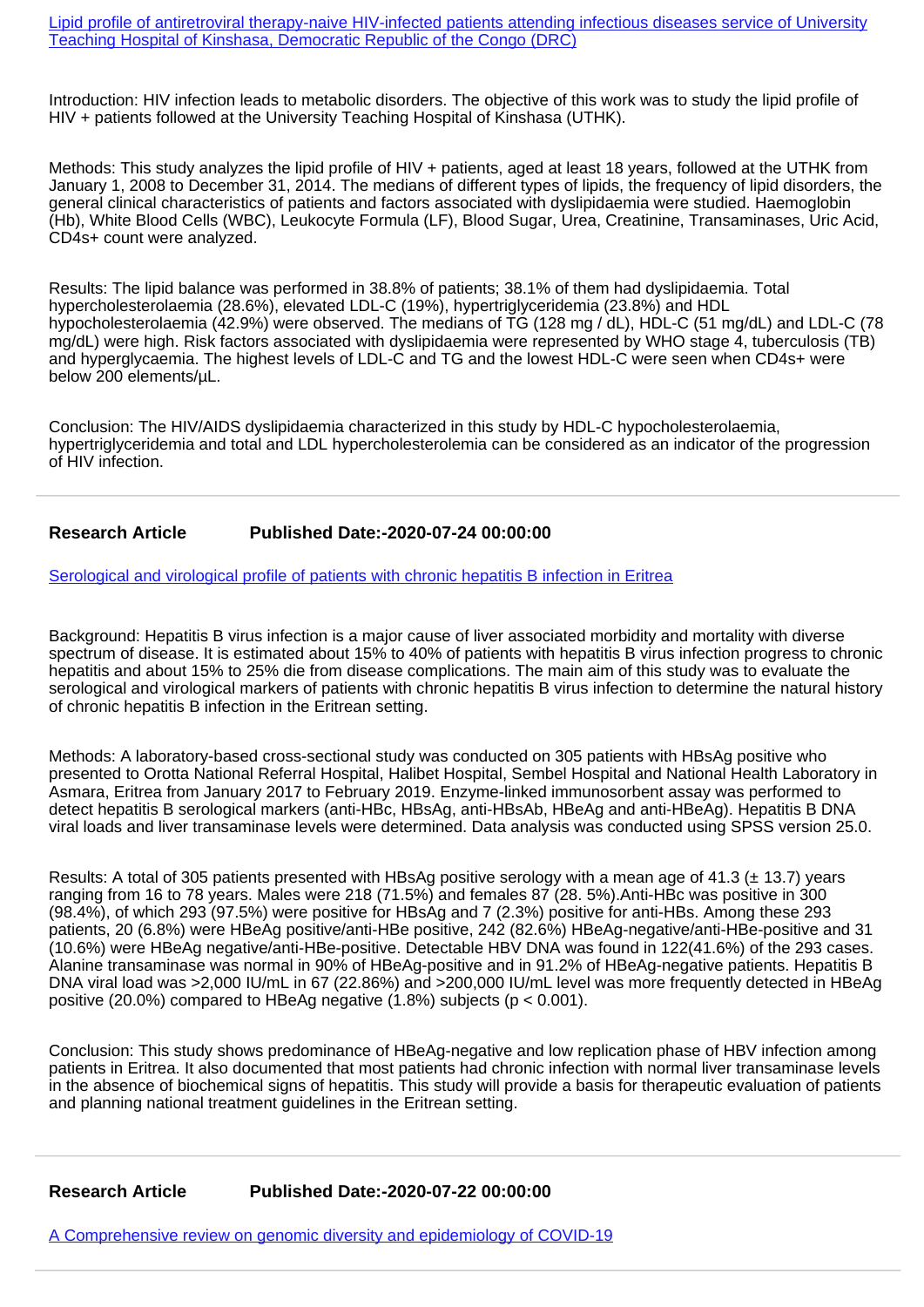A respiratory outbreak of COVID-19 started from Wuhan, China and on 30 January 2020, WHO declared this infection to be epidemic, implementing public health emergency worldwide. On 11th March 2020, observing its prevalence in the whole world and WHO declared as a pandemic. Many countries completely collapse in the grip of this pandemic, as there are no effective treatments available, the precaution is the sole remedy to minimize this infection. The emergence and pandemic of SARS-CoV-2 (since the SARS-CoV in 2002 and MERS-CoV in 2012] manifest the third time outline of highly contagious and pathogenic infection with infect-ability to spread globally in the twentieth-first century. The SARS CoV-2 genome is highly identical to bat coronavirus which is considered to be the perfect natural host. This coronavirus even utilizes the same ACE2 receptor as SARS-CoV and mainly spread the infection to the respiratory tract, which evidently showed that transmission of this virus through interactions and exposures. The death toll of these infected patients is increasing day by day especially when they have prehistory fatal diseases like cardiovascular, diabetics, and respiratory diseases. In this review, we summarized and explained the research progressed and available data on epidemiology, COVID-19 phylogenetic relation and its impact of different fatal disease and their relation and discuss the precautionary methods to combat this pandemic. Moreover, the pieces of evidence of spreading the virus through pets and prevention of being spreading by copper metal endorsement.

## **Review Article Published Date:-2020-06-12 00:00:00**

[Inhaled statins to combat COVID-19 – prophylactic and treatment approach](https://www.clinvirologyjournal.com/articles/ijcv-aid1020.pdf)

The coronavirus disease 19 (COVID-19) is a highly transmittable and pathogenic viral infection caused by severe acute respiratory syndrome coronavirus 2 (SARS-CoV-2), which emerged in Wuhan, China and spread around the world (WHO, 2020). The genome of the SARS-CoV-2 has been reported over 80% identical to the previous human coronavirus (SARS-like bat CoV) [1]. As of May 2020, more than 5 million people have been affected worldwide with deaths amounting to 333000, the numbers increasing at an alarming rate day by day.

## **Mini Review Published Date:-2020-06-11 00:00:00**

[Can house flies mechanically carry and/or transport sars-cov-2?](https://www.clinvirologyjournal.com/articles/ijcv-aid1019.pdf)

The new coronavirus SARS-CoV-2 that causes different infections in humans has become a challenge for humanity because it has caused many deaths worldwide. This new virus is considered as a zoonotic infectious particle, the clear mechanisms of the pathogenicity and transmissibility of this virus are not exactly known. Therefore, here some characteristics of a possible transmission are analyzed for house flies.

#### **Review Article Published Date:-2020-06-09 00:00:00**

[COVID-19: The possible medical strategies](https://www.clinvirologyjournal.com/articles/ijcv-aid1018.pdf)

In late 2019, a pandemic crisis started in Wuhan, China, swept the whole world. The disease is caused by the SARS-CoV-19 virus that belongs to the corona family of viruses. The virus mainly caused failure of respiration, and led to many deaths worldwide. The main focus of research and medicine is to find more about the virus, as well as the development of effective preventive and therapeutic measures. While many trials and opinions have been published, which might support or contradict each other, this article tries to provide a simplified viewpoint about the disease. We highly recommend the therapeutic strategies to include drug combinations that can target the pathogenesis at many levels. For example, a combination of an effective anti-viral Remdesivir, soulable ACE2, and an immune modulator.

**Review Article Published Date:-2020-05-27 00:00:00**

[Role of nanotechnology in diagnosing and treating COVID-19 during the Pandemic](https://www.clinvirologyjournal.com/articles/ijcv-aid1017.pdf)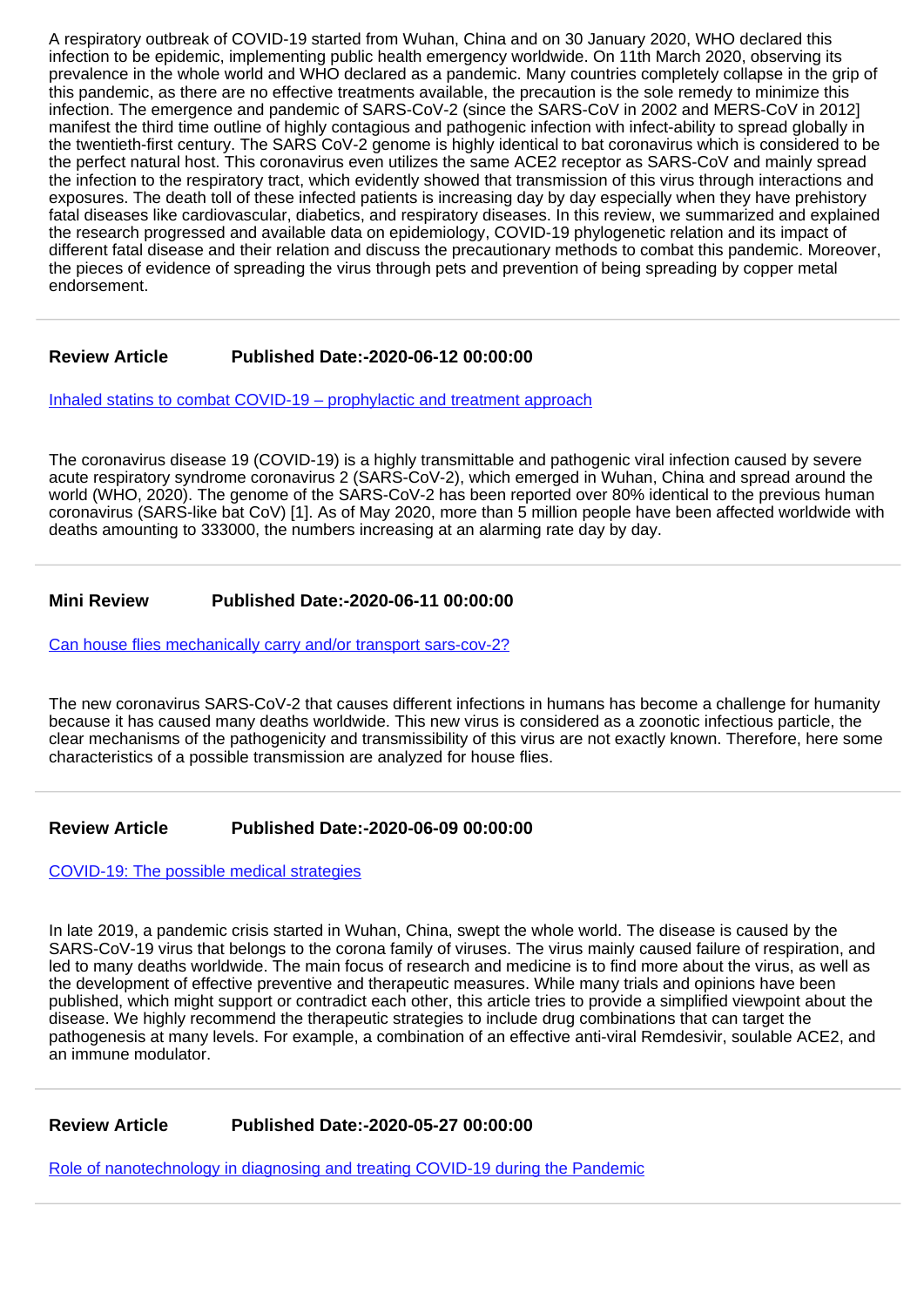The coronavirus disease 2019 (COVID-19) pandemic, caused by the severe acute respiratory syndrome coronavirus 2 (SARS-CoV-2), began in December 2019 in Wuhan, China. To date, the virus has infected roughly 5,000,000 people and caused approximately 345,000 deaths worldwide, and these numbers are increasing rapidly. Because of the rapid spread and the rising disease burden, several antiviral drugs and immunomodulators are in clinical trials, but no drugs or vaccines have yet been approved against this deadly pandemic. At present, computed tomography scanning and reverse transcription (RT)-PCR are used to diagnose COVID-19, and nanotechnology is being used to develop drugs against COVID-19. Nanotechnology also plays a role in diagnosing COVID-19. In this article, we discuss the role of nanotechnology in diagnosing and potentially treating COVID-19.

## **Review Article Published Date:-2020-05-25 05:00:00**

[Identifying patterns in COVID-19: Morbidity, recovery and the aftermath](https://www.clinvirologyjournal.com/articles/ijcv-aid1016.pdf)

The infectivity and pathogenesis: SARS-CoV-2, the causative agent of Covid-19, involves Angiotensin-converting enzyme 2 (ACE2) receptors on type II alveolar type 2 (AT2) cells in lungs. Apart from, the upper and lower respiratory tracts, the disease affects the gastrointestinal system prominently, as evidenced by the significant GI symptoms, early in the course of the disease. In addition, the virus infects ACE2-bearing cells in other organs including the heart and blood vessels, brain, and kidneys.

Clinical features and morbidity: The clinical spectrum of COVID-19 varies from asymptomatic or pauci-symptomatic presentation to moderate to severe states characterized by respiratory failure necessitating mechanical ventilation and ICU support and those manifesting critical clinical condition with complications like sepsis, septic shock, and multiple organ dysfunction failure. The CT chest is an important tool for early identification of COVID-19 pneumonia as well as for prognostic purposes.

The recovery and residual damage: The recovery and other outcomes vary depending on age and other aspects including sex, comorbidities, and genetic factors. The outlook for older adults, who account for a disproportionate share of critical disease, is unfavorable, and most of those who survive are unlikely to return to their previous level of functioning. The disease affects their long-term health and quality of life as well as brings in propensity for truncated post-disease survival.

COVID-19 aftermath and follow up: The patients discharged from hospital following severe COVID-19, continue to suffer with lingering impact of the disease as well as that of the emergency treatments that saved their life. The post-infection reduced exercise tolerance and other subtle factors, like post viral fatigue syndrome, post-traumatic stress disorder, impaired concentration, delirium, and disturbed sleep-wake cycle often underly the functional impairment. In fact, there is need of step-down care and later a multidisciplinary support involving regular clinical assessment, respiratory review, physiotherapy, nutritional advice, and psychiatric support.

Conclusion: The life after COVID-19: After recovery from the disease, the virus SARS-CoV-2, may persist for uncertain period. In addition, the chance of reinfection cannot be ruled out. The vitamin D supplementation may be helpful. In general, the quality of life (QOL) in ICU survivors improves but remains lower than general population levels, but most of the patients adapt well to their level of self-sufficiency and QOL. Also, the debility due to co-morbidities may further compromise the activity of daily living and QOL issues. The Age and severity of illness appear to be the major predictors of post-discharge physical functioning.

## **Research Article Published Date:-2020-05-25 00:00:00**

[Risk taking sexual behaviors among young adults – findings from a cross sectional population based survey in](https://www.clinvirologyjournal.com/articles/ijcv-aid1015.pdf) **Barbados**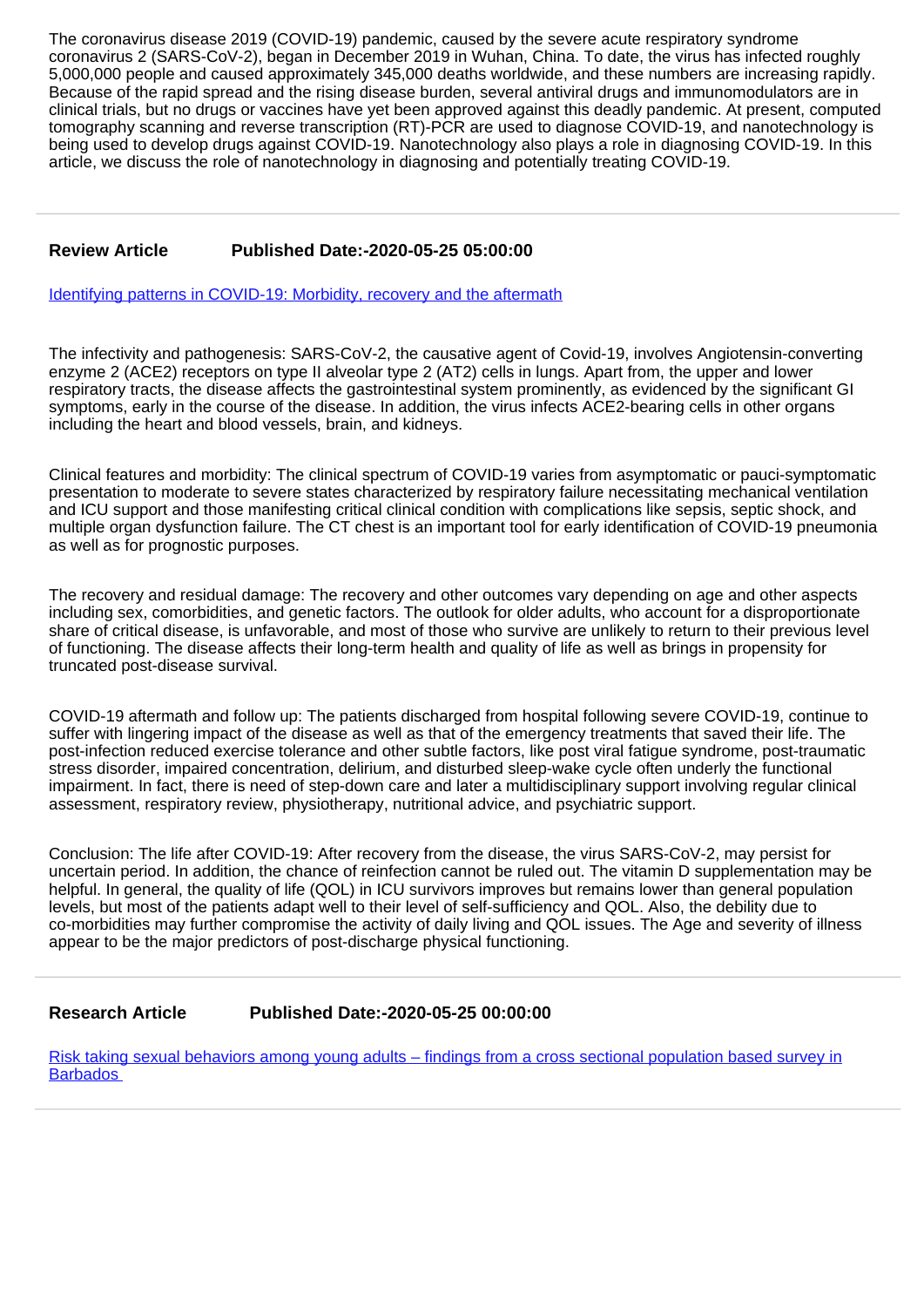Background: The National Strategic Plan for HIV Prevention and Control 2014-2018 recognized the need for the utilization of research findings to guide the development of HIV policies, programs and interventions for the general population and key population groups and to inform the allocation of government resources to the areas of greatest impact and need. To this end, a Knowledge, Attitudes, Beliefs and Sexual Practices Survey (KABP) was conducted among adults' ages 15 to 49 years.

Objectives: To identify the sexual behaviors among adolescents and young adults that exposed them to the risks of HIV/STIs and to identify factors that may have to be addressed, in order to achieve further reduction in the spread of HIV in this population.

Methods: This is a population based cross-sectional survey undertaken in 2016. Sample was taken from among persons' ages 15 – 49 years using a multistage sampling methodology. The survey questionnaire was developed from Family Health International's guidelines for repeated behavioral surveys in populations at risk of HIV. It was interviewer-administered and consisted of ninety-nine (99) closed-ended questions. The topics covered by the survey included sexual history; use of and access to condoms; and HIV testing. Participants were asked about their sexual behaviors over the last 12 months, and about their experience with their most recent partner.

Results: Overall, 87.8% described themselves as heterosexual, 1.2% as bisexual and 0.5% as homosexual. By the age 16, 17 1nd 19 years 25%, 50% and 75% of respondents have had sex respectively. Among the 763 respondents reporting vaginal or anal sex over the past 12 months, 80.6 and 19.4% had a single and multiple sex partner respectively. Also, 94.4%, 13.3% and 1.6% reported to have regular, non-regular and commercial sex partners respectively. Overall, 54.6% used condom at the last sex, the corresponding figure for the regular and non-regular partners were 41.2% 80.8% respectively. Only 40.9% reported to have had a HIV test done over the past 12 months and of those who did not, 42.8% had never been tested for HIV.

Conclusion: Inconsistent and infrequent condom use and low HIV testing especially among the adolescents and younger adults, in the setting of young ages at sexual debut and multiple sexual partners. Findings form this study strongly recommends for a much greater effort from the public health at promoting condom use and HIV testing especially targeting the younger persons who risk their own protection and that of their partners.

## **Review Article Published Date:-2020-05-21 00:00:00**

[COVID-19: Targeting the cytokine storm via cholinergic anti-inflammatory \(Pyridostigmine\)](https://www.clinvirologyjournal.com/articles/ijcv-aid1014.pdf)

Background: The development of COVID-19 having been set apart as the third presentation of an exceptionally pathogenic coronavirus into the human populace after the extreme intense SARS-COV and MERS-COV in the twenty-first century. The infection itself doesn't make a crucial commitment to mortality, anyway "cytokine storm" created by the unreasonable invulnerable reaction activated by the virus can result in a hyperinflammatory response of lung tissues and deadly lung injury, and in this way increment death rate. In this manner, immunomodulatory medications ought to likewise be remembered for treatment of COVID-19.

Presentation of the hypothesis: the virus particles invade the respiratory mucosa firstly and infect other cells, triggering a series of immune responses and the production of cytokine storm in the body, which may be associated with the critical condition of COVID-19 patients. Once a cytokine storm is formed, the immune system may not be able to kill the virus, but it will certainly kill many normal cells in the lung, which will seriously damage the of lung function. Patients will have respiratory failure until they die of hypoxia. It is not yet clear what the death rate of Covid-19 will be, though the best estimate right now is that it is around 1 percent, 10 times more lethal than seasonal flu due to cytokines storm which trigger a violent attack by the immune system to the body, cause acute respiratory distress syndrome (ARDS) and multiple organ failure, and finally lead to death in severe cases of COVID-19 infection. Therefore, inhibiting cytokine storm can significantly reduce inflammatory injury in lung tissues.

Pyridostigmine (PDG), cholinergic anti-inflammatory pathway (CAP) is a neural mechanism that modulates inflammation through the release of acetylcholine (ACh), resulting in decreased synthesis of inflammatory cytokines such as TNF-? and IL-1. This finding emphasis, the nervous and immune systems work collaboratively during infection and inflammation.

Implications of the hypothesis: Administrations of Pyridostigmine (PDG) as cholinergic agonist inhibits the inflammatory response and lower the mortality of COVID-19 patients. Likewise, activation of the CAP during systemic inflammation down-regulates the production and release of inflammatory cytokines.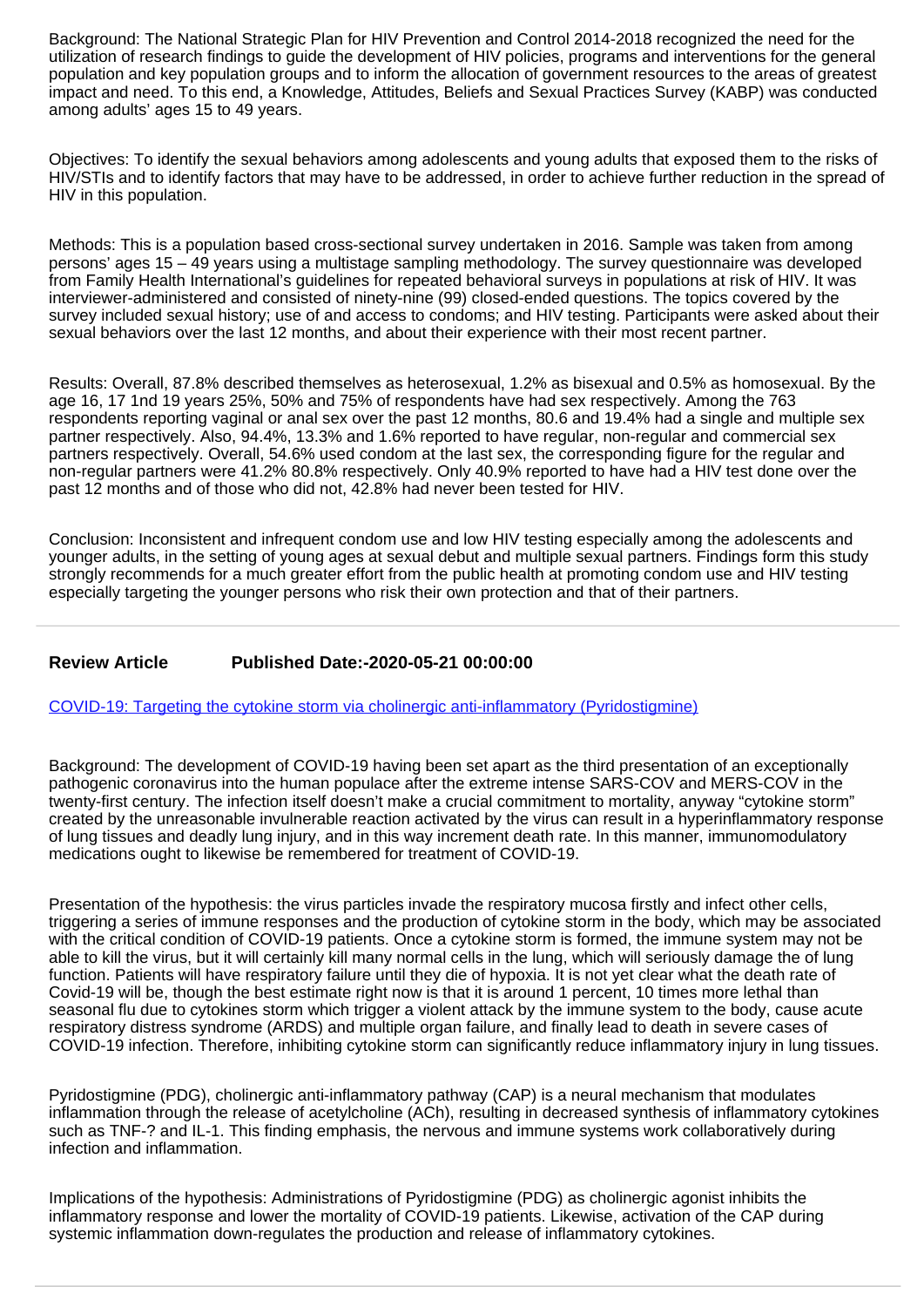[Exploring pathophysiology of COVID-19 infection: Faux espoir and dormant therapeutic options](https://www.clinvirologyjournal.com/articles/ijcv-aid1013.pdf)

COVID-19 virus structural components: The 2019-nCoV, also called SARS-CoV-2, was first reported in Wuhan, China in December 2019. The disease was named Coronavirus Disease 2019 (COVID-19) and the virus responsible for it as the COVID-19 virus, respectively, by WHO. The 2019-nCoV has a round, elliptic or pleomorphic form with a diameter of 60–140 nm. It has single-stranded RNA genome containing 29891 nucleotides, a lipid shell, and spike, envelope, membrane and hemagglutinin-esterase (HE) proteins.

Steps in progression of COVID-19 illness: Once inside the airways, the S protein on the viral surface recognizes and mediates the attachment to host ACE-2 receptors and gains access to endoplasmic reticulum. The HE protein facilitates the S protein-mediated cell entry and virus spread through the mucosa, helping the virus to attack the ACE2-bearing cells lining the airways and infecting upper as well as lower respiratory tracts. With the dying cells sloughing down and filling the airways, the virus is carried deeper into the lungs. In addition, the virus is able to infect ACE2-bearing cells in other organs, including the blood vessels, gut and kidneys. With the viral infestation, the activated immune system leads to inflammation, pyrexia and pulmonary edema. The hyperactivated immune response, called cytokine storm in extreme cases, can damage various organs apart from lungs and increases susceptibility to infectious bacteria especially in those suffering from chronic diseases.

The current therapeutics for COVID-19: At present, there is no specific antiviral treatment available for the disease. The milder cases may need no treatment. In moderate to severe cases, the clinical management includes infection prevention and control measures, and symptomatic and supportive care, including supplementary oxygen therapy. In the critically ill patients, mechanical ventilation is required for respiratory failure and hemodynamic support is imperative for managing circulatory failure and septic shock.

Conclusion: Confusion, despair and hopes: There is no vaccine for preexposure prophylaxis or postexposure management. There are no specific approved drugs for the treatment for the disease. A number of drugs approved for other conditions as well as several investigational drugs are being canned and studied in several clinical trials for their likely role in COVID-19 prophylaxis or treatment. The future seems afflicted with dormant therapeutic options as well as faux Espoir or false hopes. As obvious, not all clinical trials will be successful, but having so many efforts in progress, some may succeed and provide a positive solution. Right now, though, confusion and despair prevail.

#### **Short Review Published Date:-2020-04-29 00:00:00**

[Yemen is free of COVID-19](https://www.clinvirologyjournal.com/articles/ijcv-aid1012.pdf)

Among all the countries, Yemen is free of corona virus, and no single case has been recorded till today. Yemen is characterized by its mother geographical location on the Red Sea and its population is approximately 30 million people and an area of ??555,000 square kilometers.

## **Short Review Published Date:-2020-04-20 00:00:00**

[The Psychology of the Common Cold and Influenza: Implications for COVID-19](https://www.clinvirologyjournal.com/articles/ijcv-aid1011.pdf)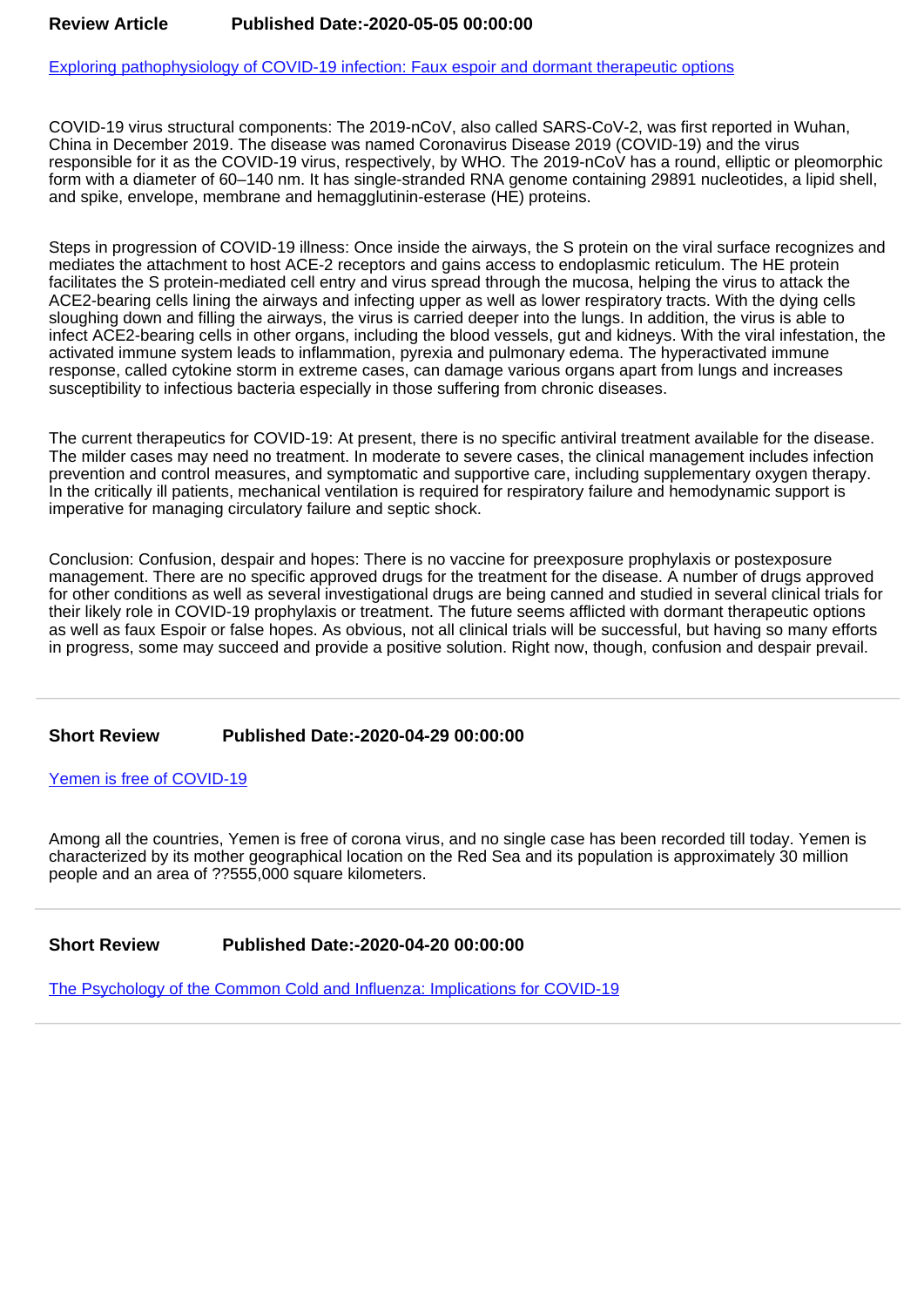Research on psychological risk factors for upper respiratory tract illnesses (URTIs) has been conducted for over fifty years. Early studies failed to control for exposure and also often relied on self-report rather than clinical and virological assessment. A universal policy used in the current COVID-19 pandemic has been to restrict exposure by social isolation. This leads to increased stress and removal of social interaction. In addition, information overload about the disease, and incorrect information, can also reduce wellbeing. Studies of experimentally-induced URTIs have shown that stress increases susceptibility to infection. Other research has shown that stress due to job insecurity and few social contacts are key risk factors for infection. This suggests that while social isolation will reduce exposure, it will also lead to an increased risk of illnesses, due to increased stress and reduced social support, should the person become infected with the virus. Other research has shown that infection and illness lead to changes in behaviour. These effects include greater negative affect and impaired attention and slower speed of response. Such effects are not only present when the person is symptomatic but also occur with sub-clinical infections, during the incubation period and after the illness. People with the illness are also more sensitive to other negative influences such as fatigue, and this has implications for safety critical jobs such as those carried out by healthcare professionals treating those with COVID-19.

## **Short Communication Published Date:-2020-04-07 00:00:00**

[Vitamin D produce antibodies in pandemic response to gripal viruses? A critical analysis](https://www.clinvirologyjournal.com/articles/ijcv-aid1010.pdf)

In the evolutionary journey of humanity, it is possible to verify an analysis of pandemics with high occurrences. This study aims to conduct a critical analysis of the role of Vitamin D as an endogenous vaccine in the main viruses present in humanity over the decades. To construct this text, we used the short review methodology through a critical analysis. This study demonstrated the importance of using Vitamin D as an endogenous vaccine when used frequently in both healthcare professionals and patients. Therefore, it is concluded that Vitamin acts protectively in the innate immune system.

## **Opinion Published Date:-2020-03-27 00:00:00**

[Hypothesis about pathogenic action of Sars-COV-2](https://www.clinvirologyjournal.com/articles/ijcv-aid1009.pdf)

The Hypothesis born on a simple clinical data noted by some Chinese Reserchers during the starting point of epidemic began in the dicember of the 2019, for the novel member of human coronavirus, officially named as SARS?CoV?2 (severe acute respiratory syndrome coronavirus 2) by International Committee on Taxonomy of Viruses (ICTV) is a new strain of RNA viruses that has not been previously identified in humans [1]. Sars-COV and SARS CoV-2 have some clinical differences. First: The Sars, severe acute respiratory sindrome induce a respiratory disease in immunocompetent hosts, although can cause severe infections in infant, young children and elderly individuals; Sars-CoV-2 induce a middle infection into the young children but the mortality is more high in to the adult population. We made a macthing with balst p of these sequences, Sars COV-2, taken on GENEBANK with H1N1 neuraminidase and the not structural protein NS1 and NS2 an interferon antagonist that may also stimulate proinflammatory cytokines in infected cells We can speculate that the mutation is occurred on accessories protein making a different virulence action between the two species Sars Cov and Sars Cov-2, same action we have founded in the H1N1 viral pandemic of the 2019.

**Review Article Published Date:-2020-02-28 00:00:00**

[Pseudoephedrine protects mice from infection of H1N1 virus](https://www.clinvirologyjournal.com/articles/ijcv-aid1008.pdf)